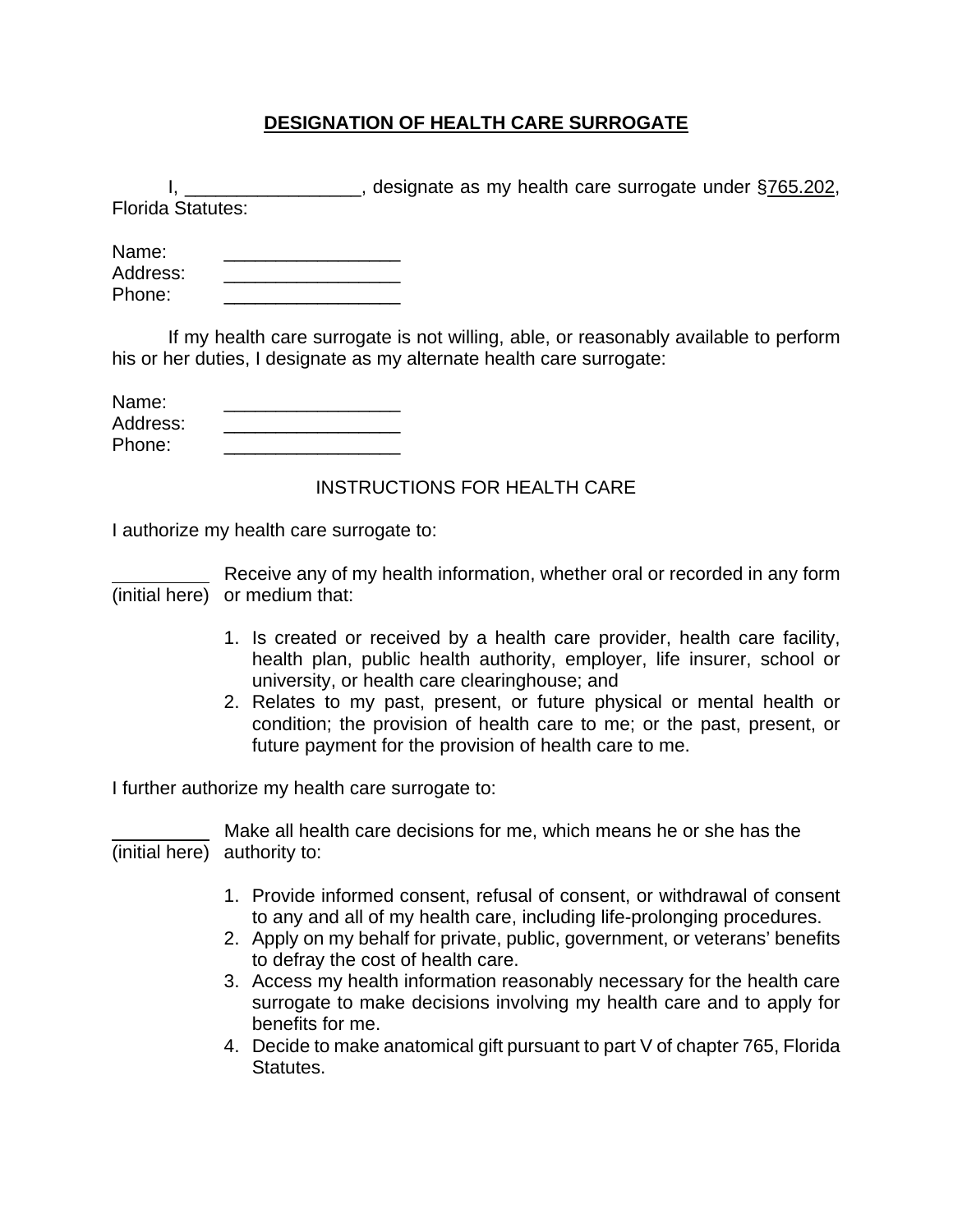Specific instructions and restriction:

(initial here)

 While I have decision making capacity, my wishes are controlling and my physicians and health care providers must clearly communicate to me the treatment plan or any change to the treatment plan prior to its implementation.

 To the extent that I am capable of understanding, my health care surrogate shall keep me reasonably informed of all decisions that he or she has made on my behalf and matters concerning me.

THIS HEALTH CARE SURROGATE DESIGNATION IS NOT AFFECTED BY MY SUBSEQUENT INCAPACITY EXCEPT AS PROVIDED IN CHAPTER 765, FLORIDA STATUTES.

PURSUANT TO SECTION 765.104, FLORIDA STATUTES, I UNDERSTAND THAT I MAY AT ANY TIME WHILE I RETAIN MY CAPACITY, REVOKE OR AMEND THIS DESIGNATION BY:

- (1) SIGNING A WRITTEN AND DATED INSTRUMENT WHICH EXPRESSES MY INTENT TO AMEND OR REVOKE THIS DESIGNATION;
- (2) PHYSICALLY DESTROYING THIS DESIGNATION THROUGH MY OWN ACTION OR BY THAT OF ANOTHER PERSON IN MY PRESENCE AND UNDER MY DIRECTION;
- (3) VERBALLY EXPRESSING MY INTENTION TO AMEND OR REVOKE THIS DESIGNATION; OR
- (4) SIGNING A NEW DESIGNATION THAT IS MATERIALLY DIFFERENT FROM THIS DESIGNATION.

MY HEALTH CARE SURROGATE'S AUTHORITY BECOMES EFFECTIVE WHEN MY PRIMARY PHYSICIAN DETERMINES THAT I AM UNABLE TO MAKE MY OWN HEALTH CARE DECISIONS UNLESS I INITIAL THE FOLLOWING BOX:

IF I INITIAL THIS BOX [ \_\_\_\_\_\_\_\_\_\_], MY HEALTH CARE SURROGATE'S AUTHORITY TO MAKE HEALTH CARE DECISIONS FOR ME TAKES EFFECT IMMEDIATELY. PURSUANT TO SECTION 765.204(3), FLORIDA STATUTES, ANY INSTRUCTIONS OR HEALTH CARE DECISIONS I MAKE, EITHER VERBALLY OR IN WRITING, WHILE I POSSESS CAPACITY SHALL SUPERSEDE ANY INSTRUCTIONS OR HEALTH CARE DECISIONS MADE BY MY SURROGATE THAT ARE IN MATERIAL CONFLICT WITH THOSE MADE BY ME.

Signed on this day of , 2018.

| Signed:            |  |
|--------------------|--|
| <b>Print Name:</b> |  |
| Address:           |  |